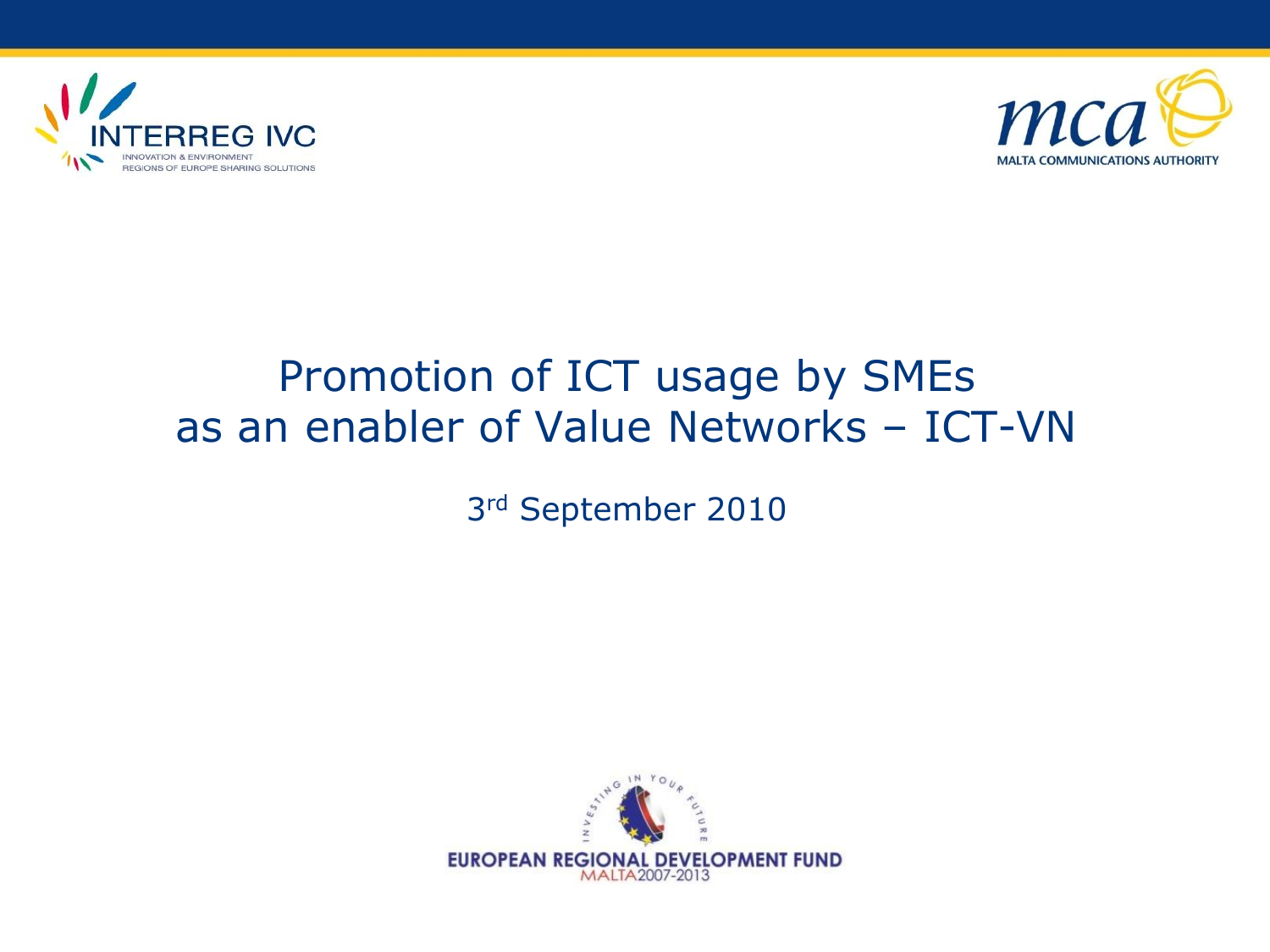# What is ICT-VN?



• ICT-VN is an INTERREG IVC project that builds on the cooperation of 10 partners from 9 European countries

• Objective – to share and exchange SME policies and initiatives that facilitate the creation of ICT enabled value networks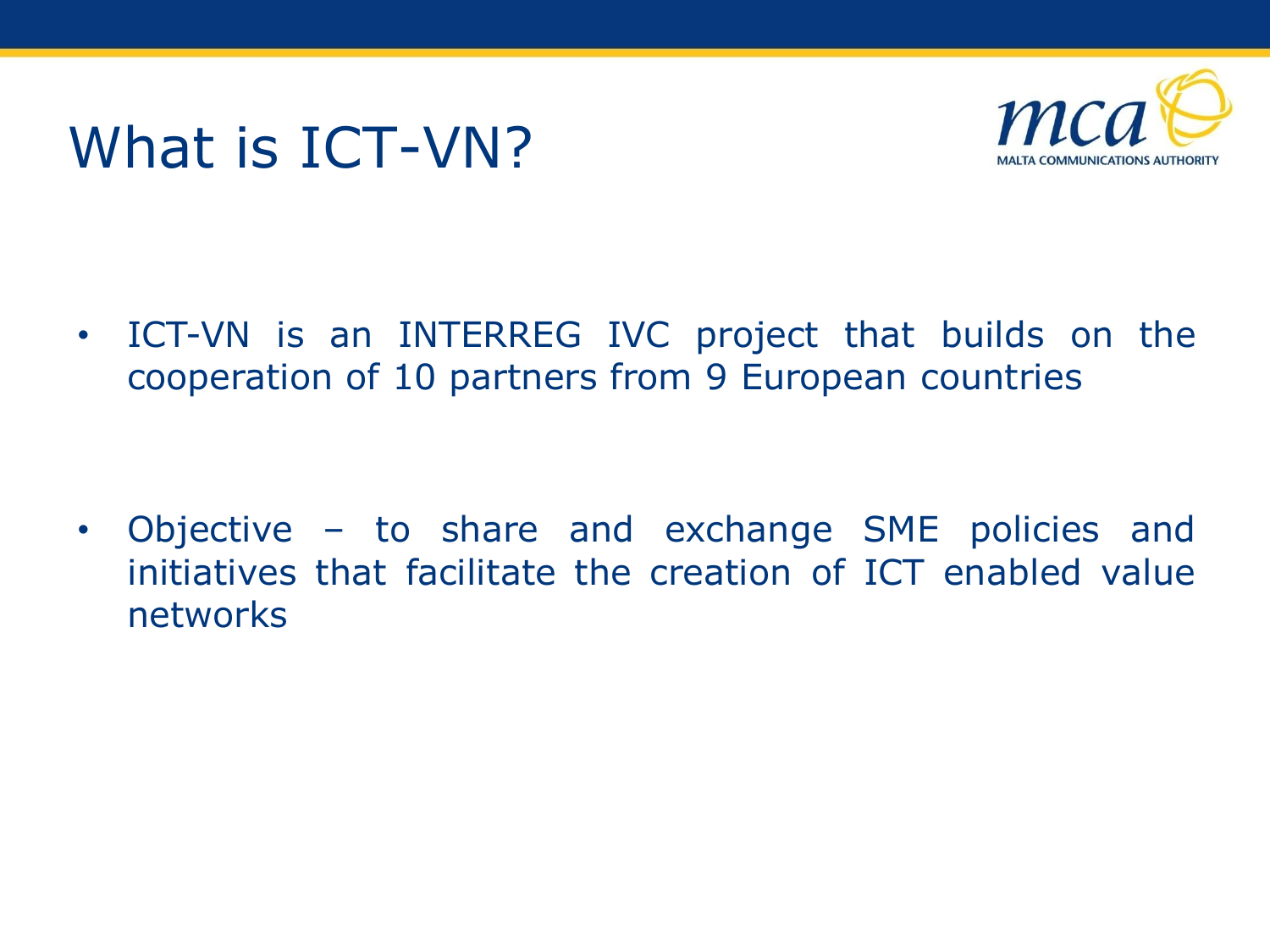### ICT-VN sectors of interest



• The project proposal concentrates on 3 sectors :

o Agri Food;

- o Commerce/Service; and
- o Tourism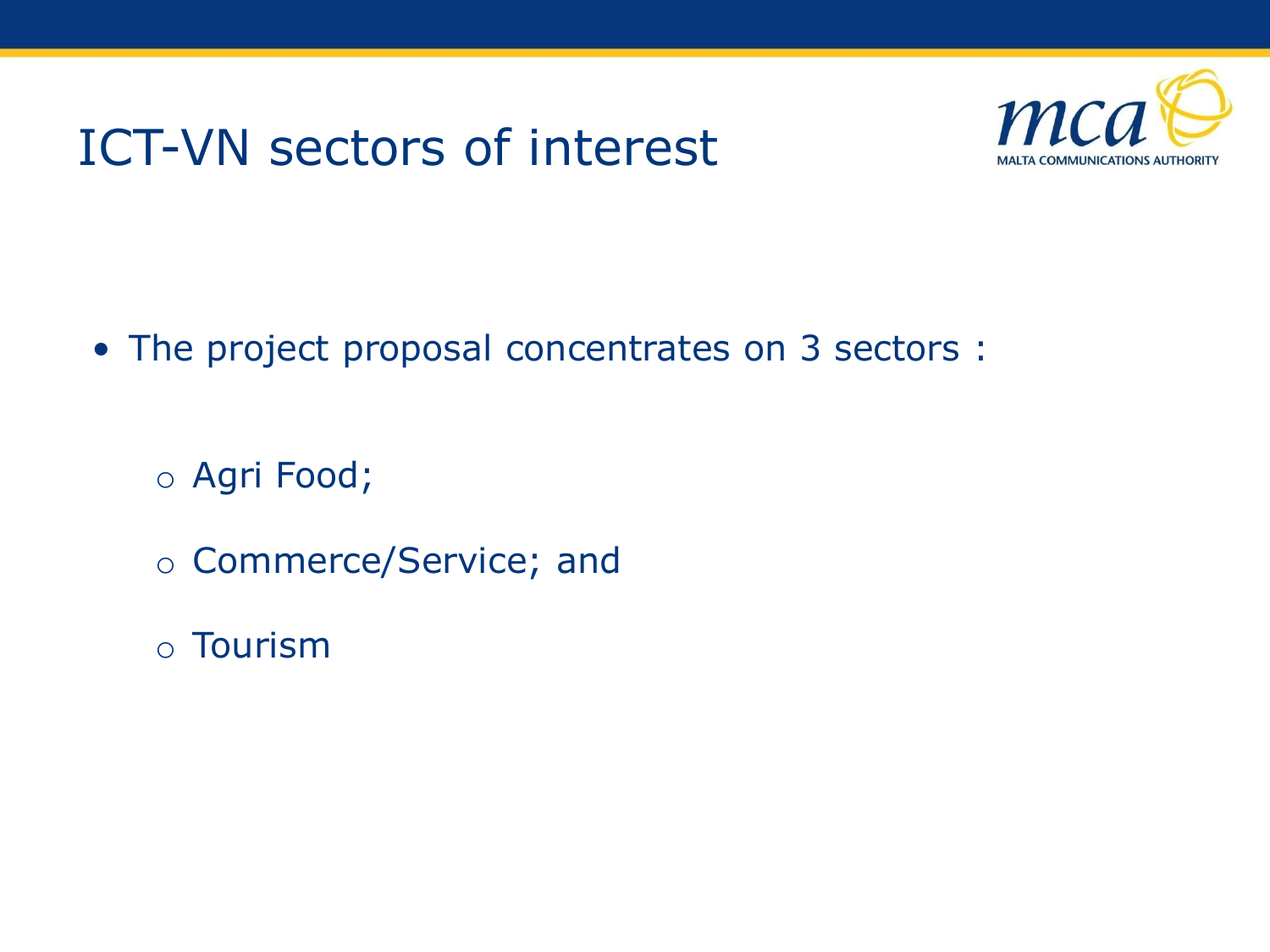## Overview of ICT-VN project



• INTERREG IVC Programme

- Funded by the European Regional Development Fund (ERDF)
- Trans-regional cooperation project
- Ten partners from 9 countries
- Lead Partner: Fondacion Dedalo of Spain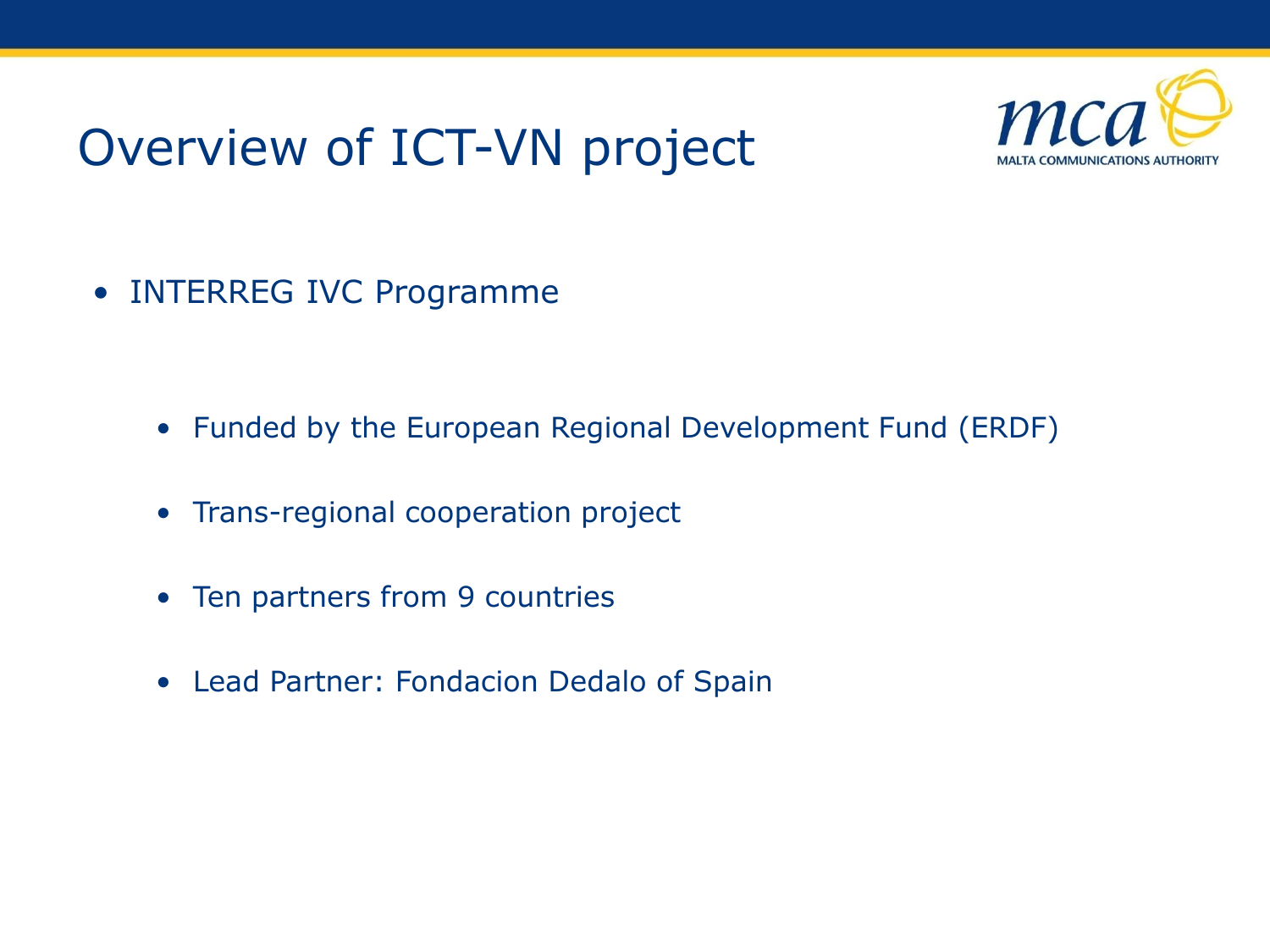#### Interregional Partners



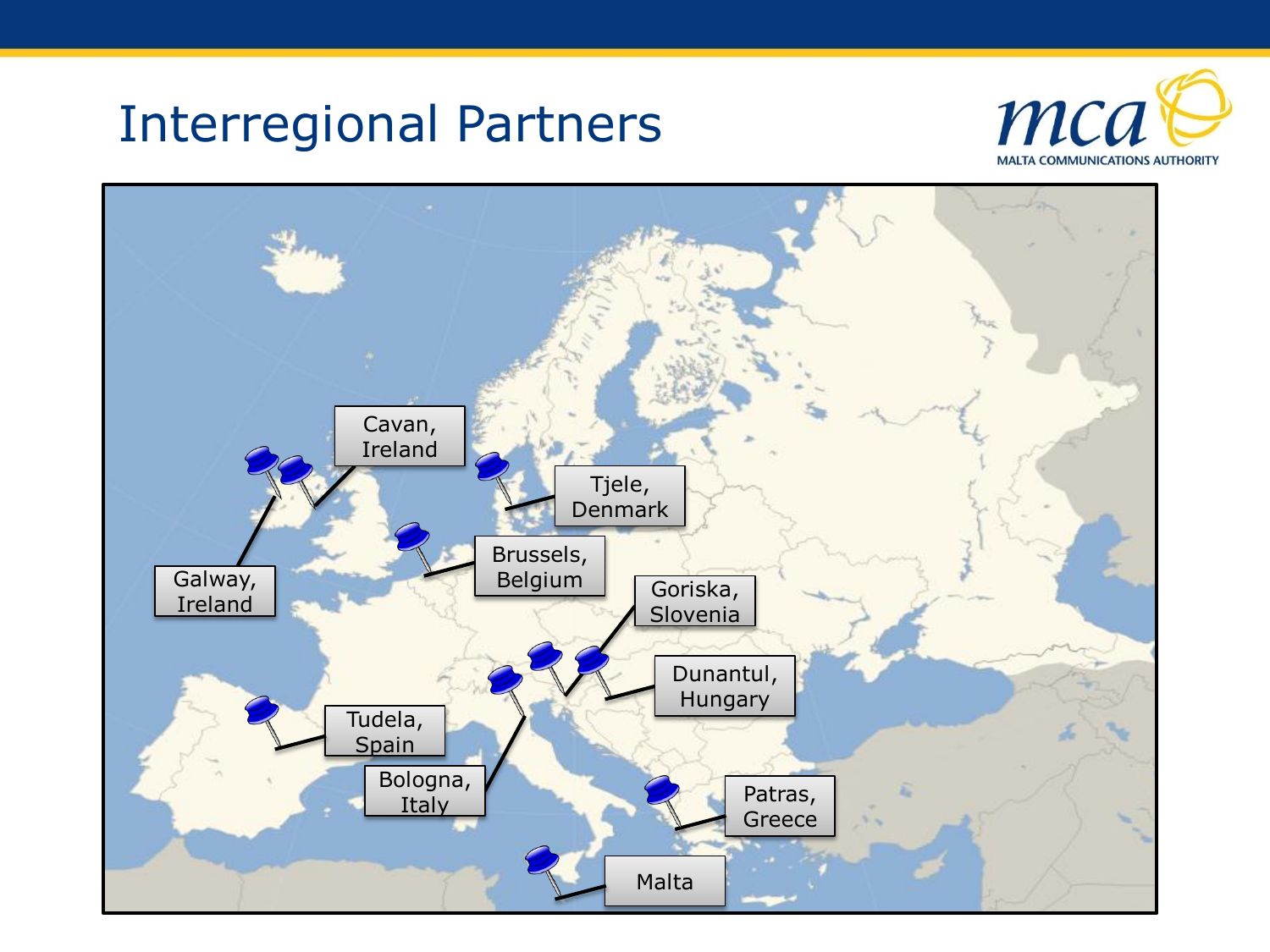## The ICT-VN Project



- Duration: 36 months
	- o January 2010 December 2012
- Total Budget: €2,227,594.40
	- o Shared between interregional partners
- MCA Budget: €170,900.00
- ERDF: 85%
- Own funds: 15%

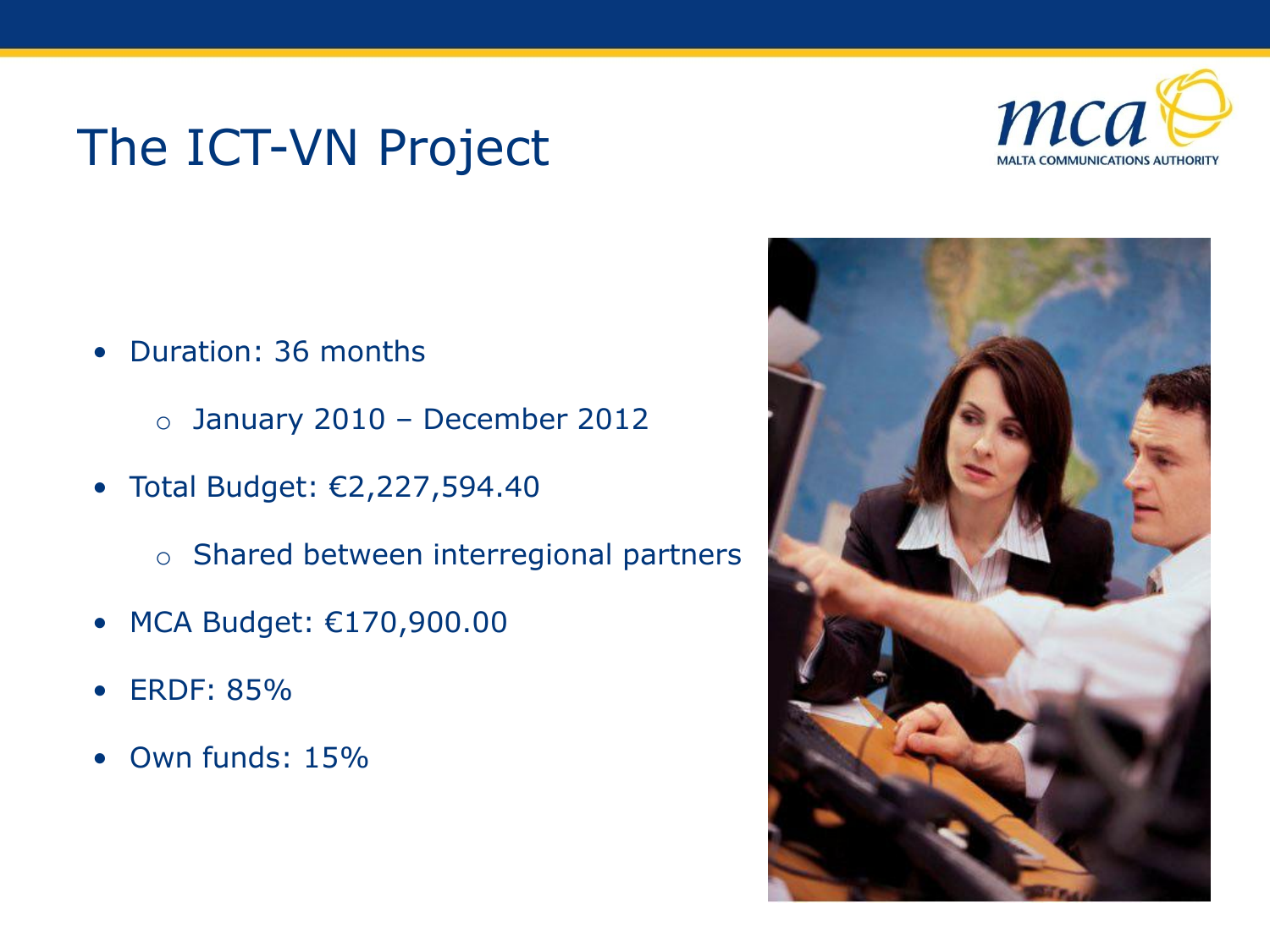#### What is a Value Network?



"The collection of upstream suppliers, downstream channels to market, and ancillary providers that support a common business model within an industry" Christensen Clayton

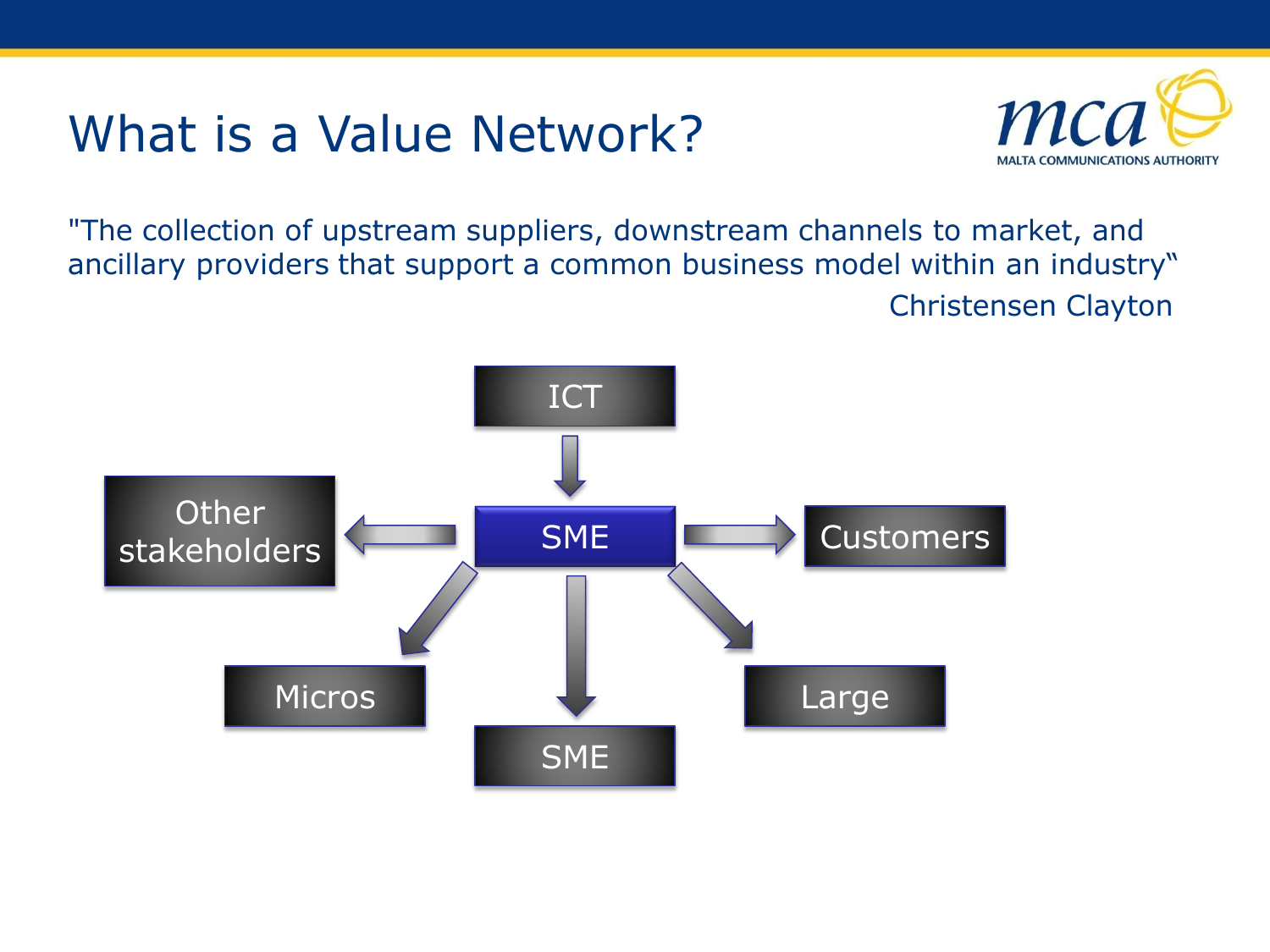### ICT-VN Objectives



• Identifying Information Society Good Practices at the policy level, where policies and its instruments have promoted ICTs usage in SME's as a tool to networking and accelerating Innovation

• Bringing together decision-makers and key stakeholders from different regions in Europe in order to exchange experiences and knowledge in promoting ICT initiatives in business

• To select the best practices for a deeper study and evaluation of their innovativeness, the networking involvement as

well as its potential

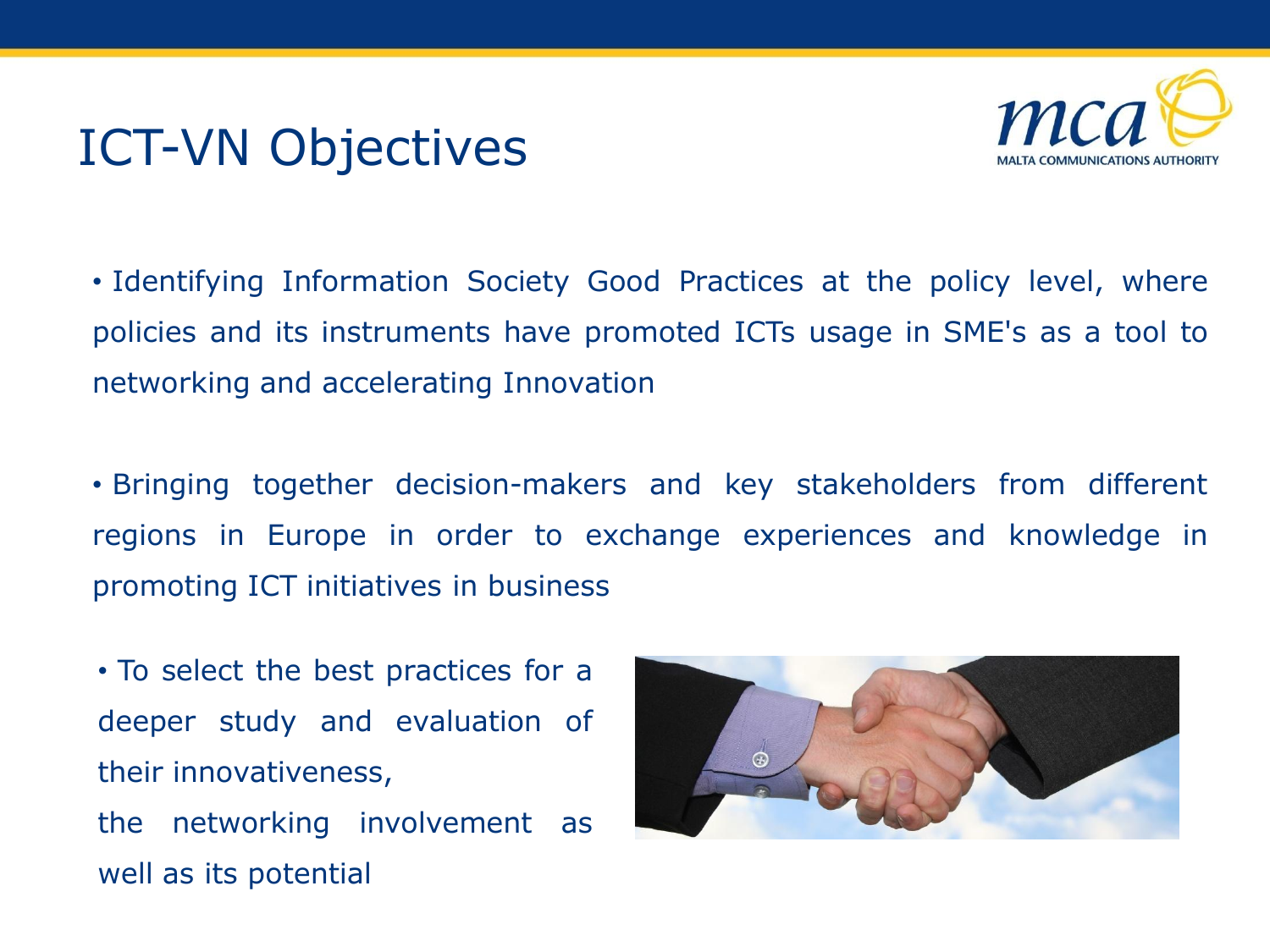#### Deliverables



- **Publication with good practices**
- **Transfer of one good practice from another partner**
- **Documentation and dissemination of transfer experience**